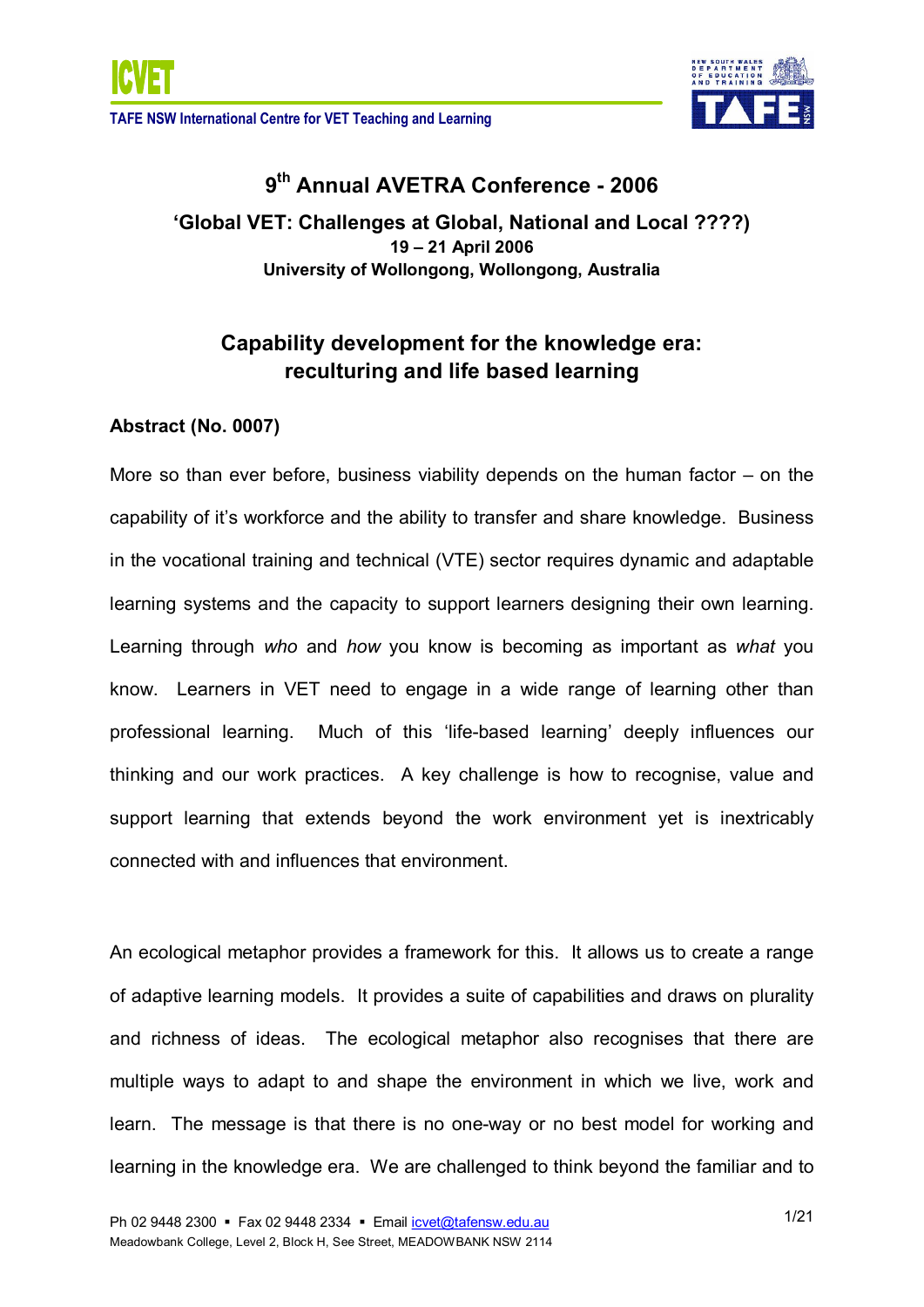recognise, value and celebrate 'humanness' while investing in the characteristics that define a learning and working ecology.

Professional learning for the knowledge era will be characterised by variety, inclusiveness, interrelatedness, acknowledging the importance of relationships, the capability to adapt and influence and a shared responsibility for ensuring the 'fitness' of the environment in which we work and learn. The focus is on learning models for the future and the research findings of a group of people who are passionate about exploring how we will work and learn in the knowledge era.

#### **Introduction**

It is widely recognized that there is a need to re-examine how we will work and learn in vocational training and technical (VTE) in the knowledge era. The environment in which we work and learn is dynamic and constantly shifting and the impact occurs at all levels - national, state and local including the point of delivery and individual level. As structures, policies and everyday work practices change, the VTE workforce vies to keep current in frequently turbulent times. Jobs are regularly redefined, restructured or lost, requiring a re-examination by people of their priorities, goals, outcomes and positioning within organisations.

This occurs within the larger context of global shifts from which we are not immune. We are part of a new era - the knowledge era. This is an 'organic' era of openness, chaos, responsiveness and creativity as distinct from the industrial, mechanistic era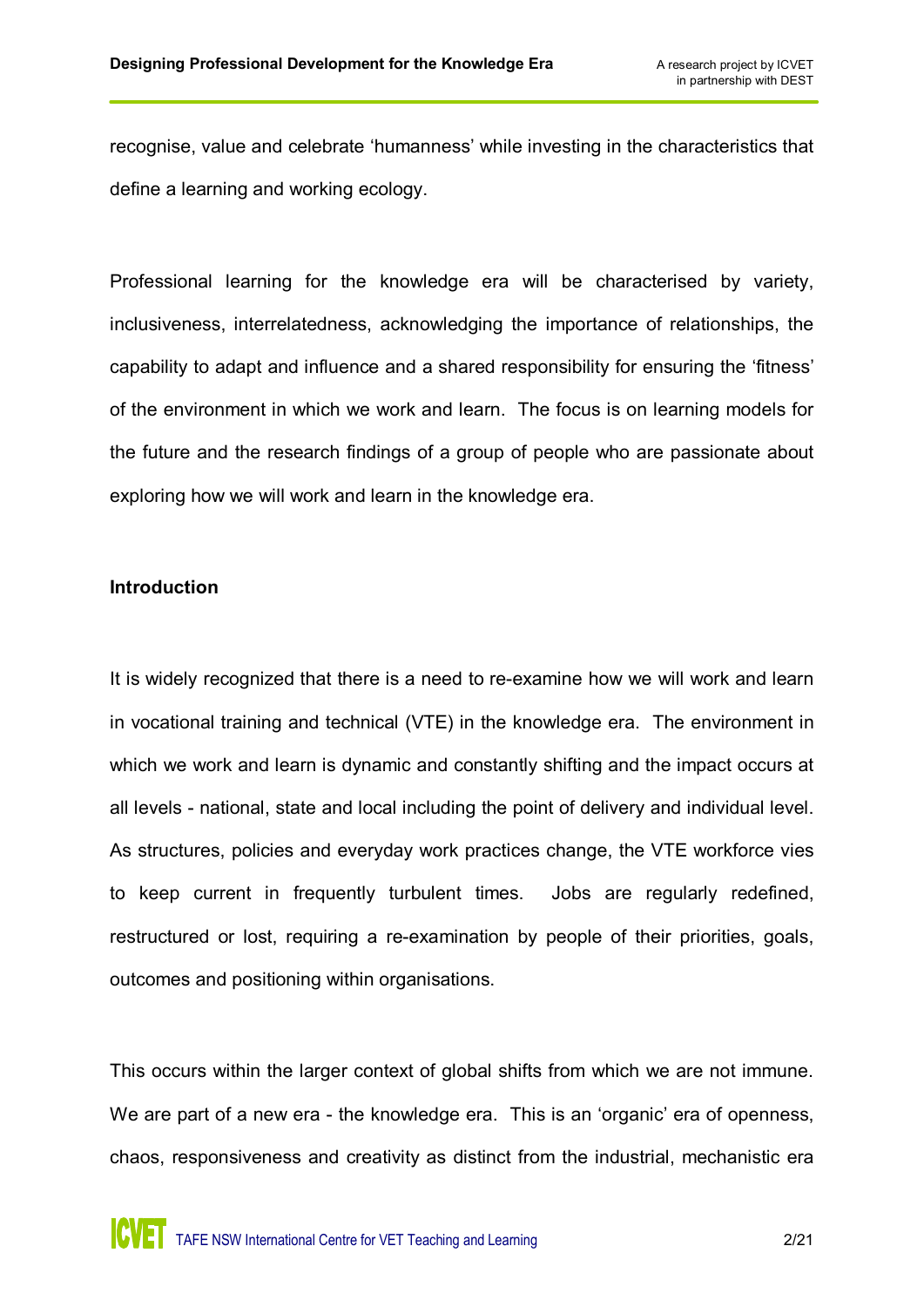of command, control, predictability and efficiency. Every industry is facing these changes and VET is no exception. The challenge is to not destroy the old, but to build on and transcend its strengths with new models, thinking, approaches and strategies that will work more effectively in the knowledge era.

As we move through these transition phases from one era to the next VTE faces many challenges and issues, including:

- the changing nature and needs of the VET workforce
- the need for capacity building approaches rather than compliance approaches in the training package environment
- · new pedagogical approaches to learning and teaching and innovation in VET
- · strategies that will break down many of the barriers that learners face
- integration of working and learning in VET
- honouring the legacy and retaining what works as we continue to learn and change – combining the two gives us a unique potential.

# **The research project**

The TAFE NSW International Centre for Teaching and Learning (ICVET) established a partnership with the Australian National Training Authority (ANTA) and subsequently the Department of Education, Science and Training (DEST) to research the design for professional development in the knowledge era.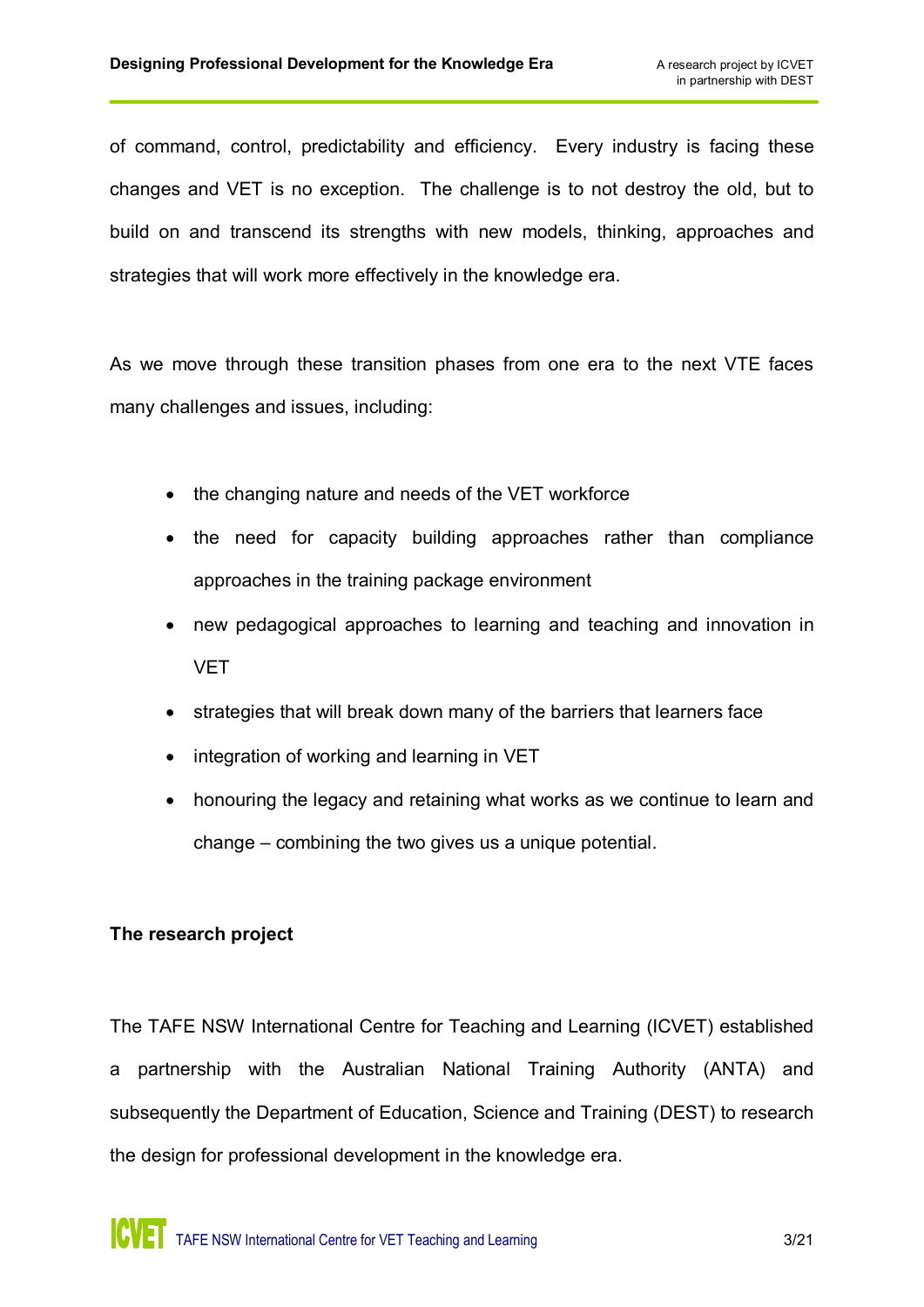The researchers are from TAFE NSW ICVETand the research team is informed and advised by a Working Group of national and international learning and knowledge management experts and a National Reference Group that comprises representatives from states and territories. The National Reference Group is chaired by the Institute Director – TAFE NSW Illawarra Institute.

The aim of the research project, which is known as "*Designing Professional Development for the Knowledge Era"*, is to develop a business framework for professional development in the knowledge era that supports workforce planning and organisational development in the knowledge era. The vision is for learners taking responsibility for their own development in complex and changing contexts and for organisations to support that development through the creation of rich learning environments. To do this effectively, strategy, theory, people and practice needs to be brought together in new and creative ways, so that organisations in the vocational training and technical (VTE) sector remain strategically positioned in the knowledge era.

This research project builds on the outcomes of a previous related research project "*Working and Learning in Vocational Education and Training in the Knowledge Era*" ( <http://flexiblelearning.net.au/projects/resources/pdfuturesummary.pdf> ), which was managed by TAFE NSW ICVET and funded by ANTA. A key output of that research was the identification of eight enablers to support new knowledge being generated within organisations. The enablers are: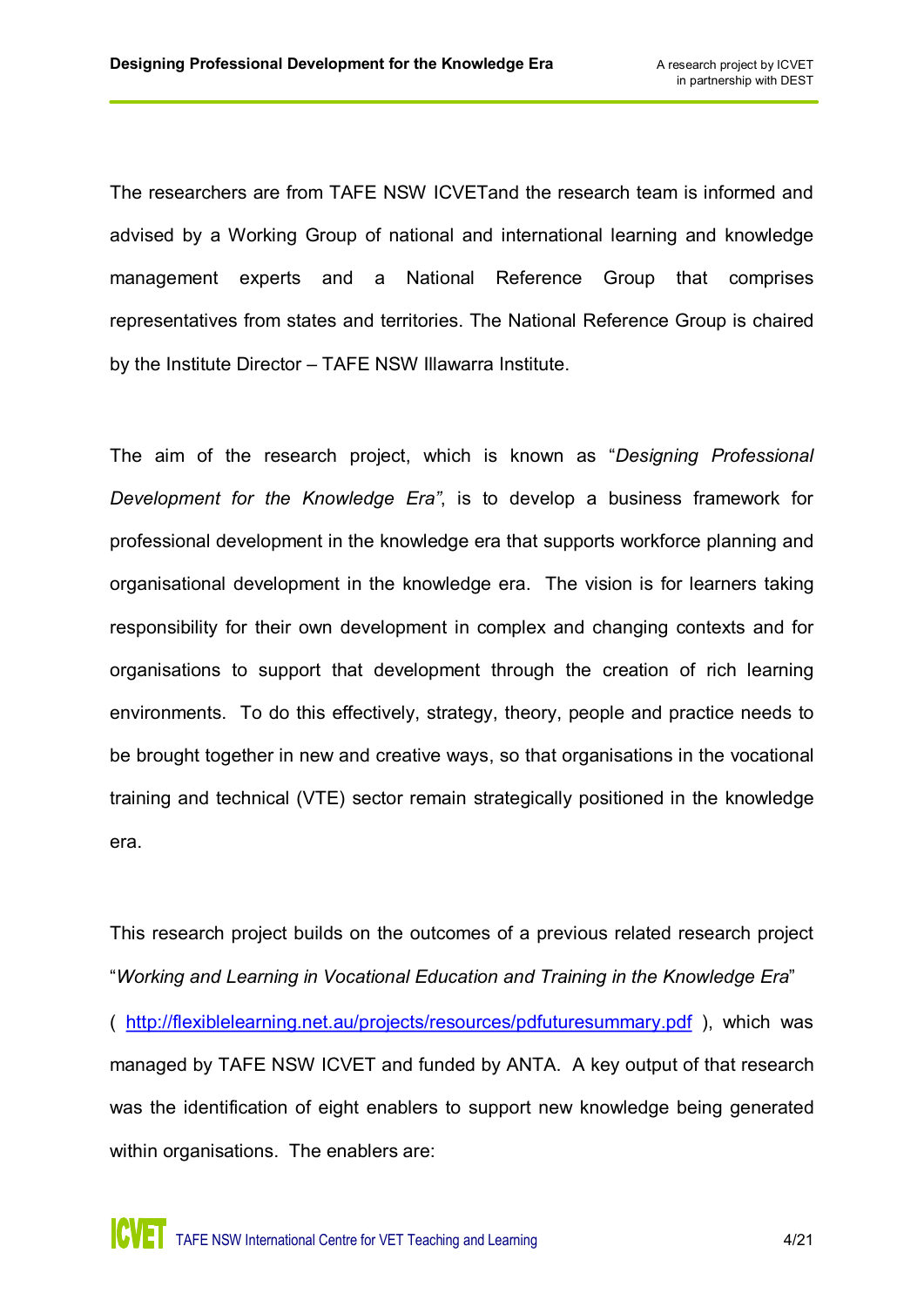- 1. Socio-technical systems integrate information and communication
- 2. Networks and relationships foster greater understanding of the organisation from within
- 3. Organisational identity connect staff to the organisation's fundamental identity
- 4. Work outcomes and career paths connect to the work and career trajectories of workers
- 5. Emergent professional development establish structures that integrate the use of professional development resources with knowledge work
- 6. Worker as designer provide workers with the autonomy to design their own professional development activities
- 7. Working and learning as an iterative process build professional development into the iterative nature of knowledge work
- 8. Organisational environment create organisational contexts that value intuitive thinking and working

The research highlighted the need to re-examine creatively the design and approaches to professional development, that would integrate the enablers into organisations. The current research project "*Designing Professional Development for the Knowledge Era"* examines these issues and identifies emerging models and strategies that will do this. As a major national research project, it is identified in the national Training Package Workplan as a key strategy for the vocational and technical sector. Specifically, it is referred to in Outcome 10 as Action 3: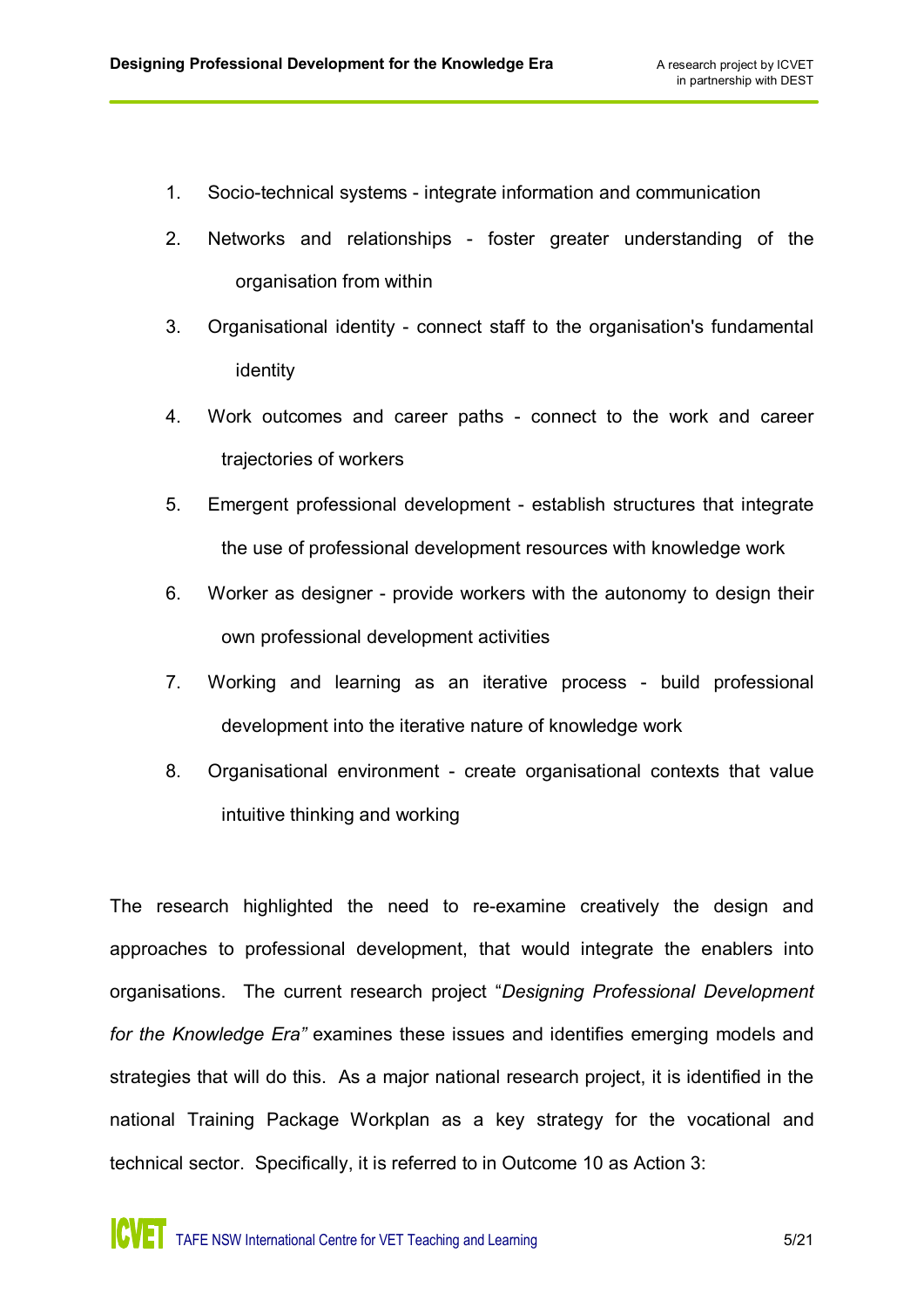Outcome 10: Strategies have been developed to strengthen teaching, learning and assessment

Action 3: Development of new models of professional development to support practitioners in the Knowledge Era – in partnership with NSW.

The project commenced in April 2005 and will be completed in March 2006. The outcome will be the identification of generic capabilities, new models and strategies for professional development within a business framework, evaluation approaches and guiding principles. A series of case studies will be included. The target audience is management to support them in establishing new processes and approaches to learning and development, and also individuals, to provide them with new and more varied strategies for their own learning. The outcomes of the research will be able to be customized for use in local contexts.

#### **Methodology**

The research focuses on the lived experience, hopes and possibilities for the future. The research has been a qualitative process involving human inquiry, which provides opportunities for people to explore and making sense of their actions and experiences.

There was no set proposition. The research was based on the need to further explore the findings of the "Working and Learning in VET in the Knowledge Era" research project " and to examine generic capabilities, new models and strategies for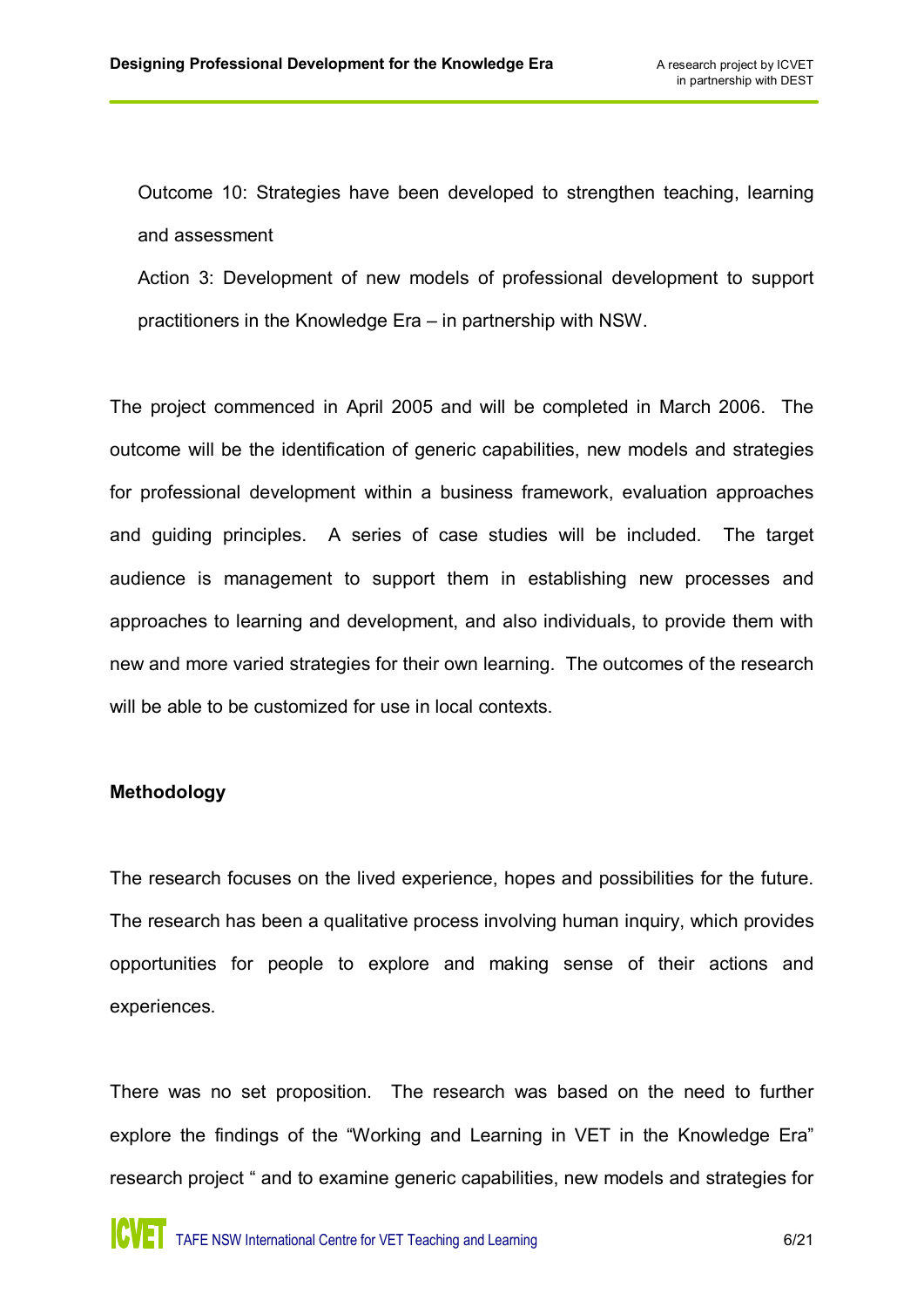professional development in the knowledge era within a business framework. In this sense, the findings emerged during the course of the research.

The methodological approach involved the:

- Collection, examination and analysis of the experience, understanding and learning of a number of individuals (over 100) within the Australian vocational training and technical (VTE) sector, through an appreciative inquiry approach
- **Extensive literature searches and reviews**
- Continual re-examination and critique of the data through extensive cycles of inquiry, with the subsequent development of new levels of understanding.
- **Commissioning of a number of thought pieces to inform the research.**
- **If Identification of, and write up a number of case studies that exemplified the** findings of the research.

The methodology can best be described as:

| A phenomenological<br>approach:         | The main focus is on the lived experience of many<br>individuals who described and shared their stories.<br>understanding, hopes and dreams. Data was collected,<br>synthesized, analysed and emerging themes were<br>identified.                                                              |
|-----------------------------------------|------------------------------------------------------------------------------------------------------------------------------------------------------------------------------------------------------------------------------------------------------------------------------------------------|
| Based on the notion of<br>hermeneutics: | Through cycles of inquiry with different groups and<br>individuals, the researchers sought to discover a way<br>forward to a new approach to professional development.                                                                                                                         |
|                                         | New data and findings were regularly presented for<br>critique to the Working Group, national Reference Group,<br>national forums and workshops, and research<br>associates. With each cycle, new understanding<br>emerged, the findings expanded and explanations<br>became more substantial. |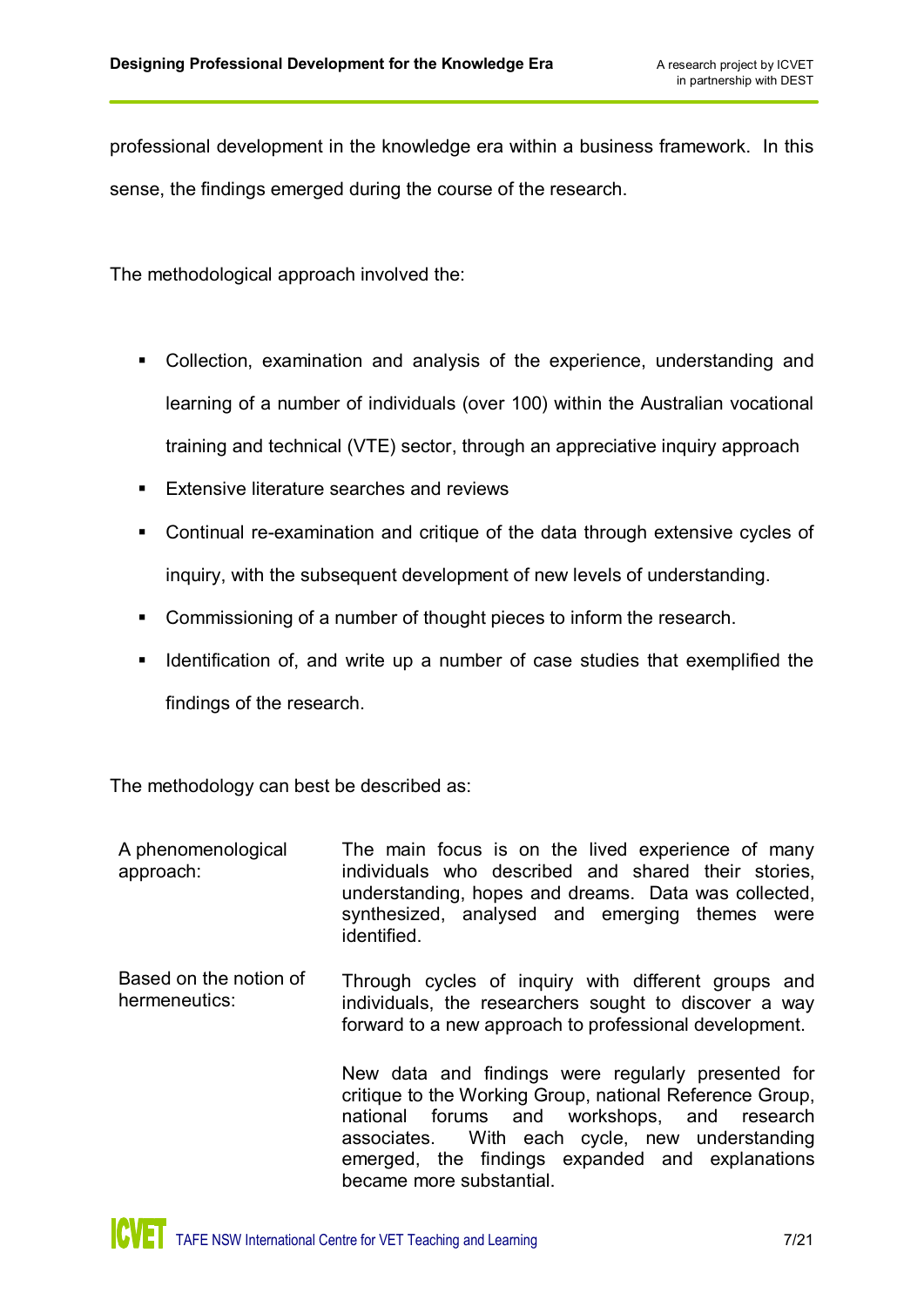- Extensive and rigorous theoretical exploration: As well as the literature review, the researchers had access to a multiplicity of ideas and theories and multiple scholarly interpretations from members of their Working Group, research associates and those who wrote thought pieces for the project. A substantial and broad theoretical base was built through this process.
- Technique was dialogue: Through critical conversations between different representatives of ideas and concepts, aimed at resolution. Representatives from all parts of the VTE sector were involved. The dialogue involved in-depth critique, examination from many perspectives and an iterative process.

Validity and reliability were maintained through the high level and quality of awareness, sensitivity and skills of the researchers and those they researched with. Systematic methods were applied to many aspects of the research, particularly the research forums. The research was not conducted alone, that is, the Working Group in particular contributed to the shaping of the research, the findings and the theoretical base that emerged. There were extensive feedback loops and research cycles in place.

There were two main phases to the research. *Phase one* focused on the development of the theoretical basis for professional development in the knowledge era, including concepts, models and strategies. *Phase 2* involved an Activation Strategy to disseminate the work in progress, to seek feedback from people in the field and to discuss practical application through a business framework.

Three action planning forums were held across Australia and the learning from the forums will be incorporated into the final research document. In the interim, papers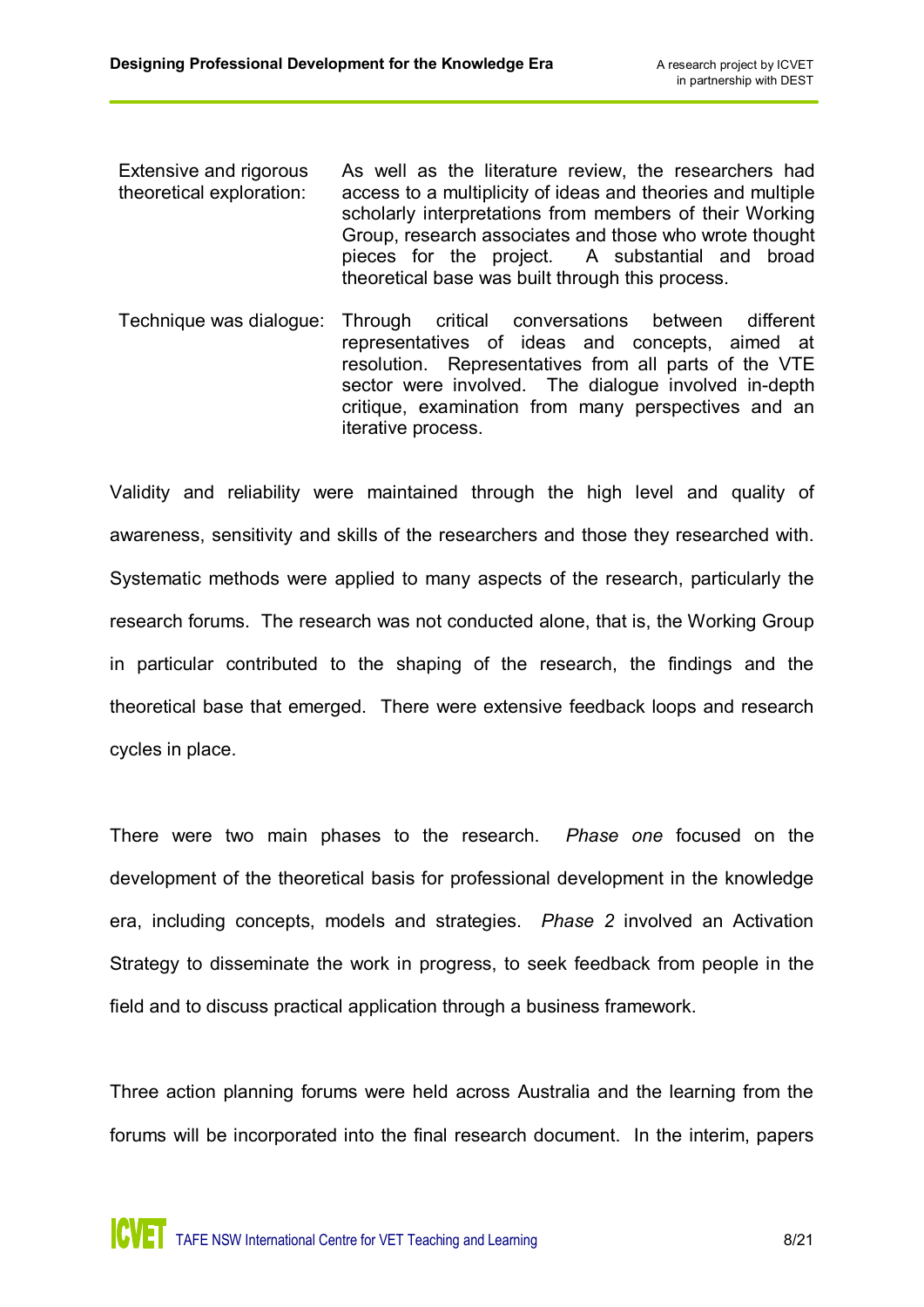are being made available on the TAFE NSW ICVET website [www.icvet.edu.au](http://www.icvet.edu.au/) (go to

PD Models and Frameworks on the front page).

# **The findings**

The key concepts that have emerged from the literature review and that have been

positively reinforced through the national forums and working groups, are:

- Knowledge era: the environment in which we work and learn and the need to shift from mechanistic and standardised, to more creative and intuitive ways of working and learning
- Learning ecologies: the metaphor that moves us from the networks metaphor to one that aligns us with our environments, relationships and consequences
- Knowledge work a key generic capability for the knowledge era that focuses on the sharing, interpreting and generating of knowledge
- · Life based learning a holistic methodology that focuses on the 'knower' and learning experiences both inside and outside of work
- Strength based approach: the philosophy underlining our approach to learning and development in the knowledge era that shifts us from traditional deficit based approaches
- Principles: to guide our actions and strategies that can be applicable in most contexts
- · Business wisdom: a way of being and one that extends us beyond organizational learning
- **Sustainability** resilience: and the desired outcome
- Evaluation: the need for continuous strength based approaches to evaluation
- Enablers **the mechanism within organizations that support** learning and development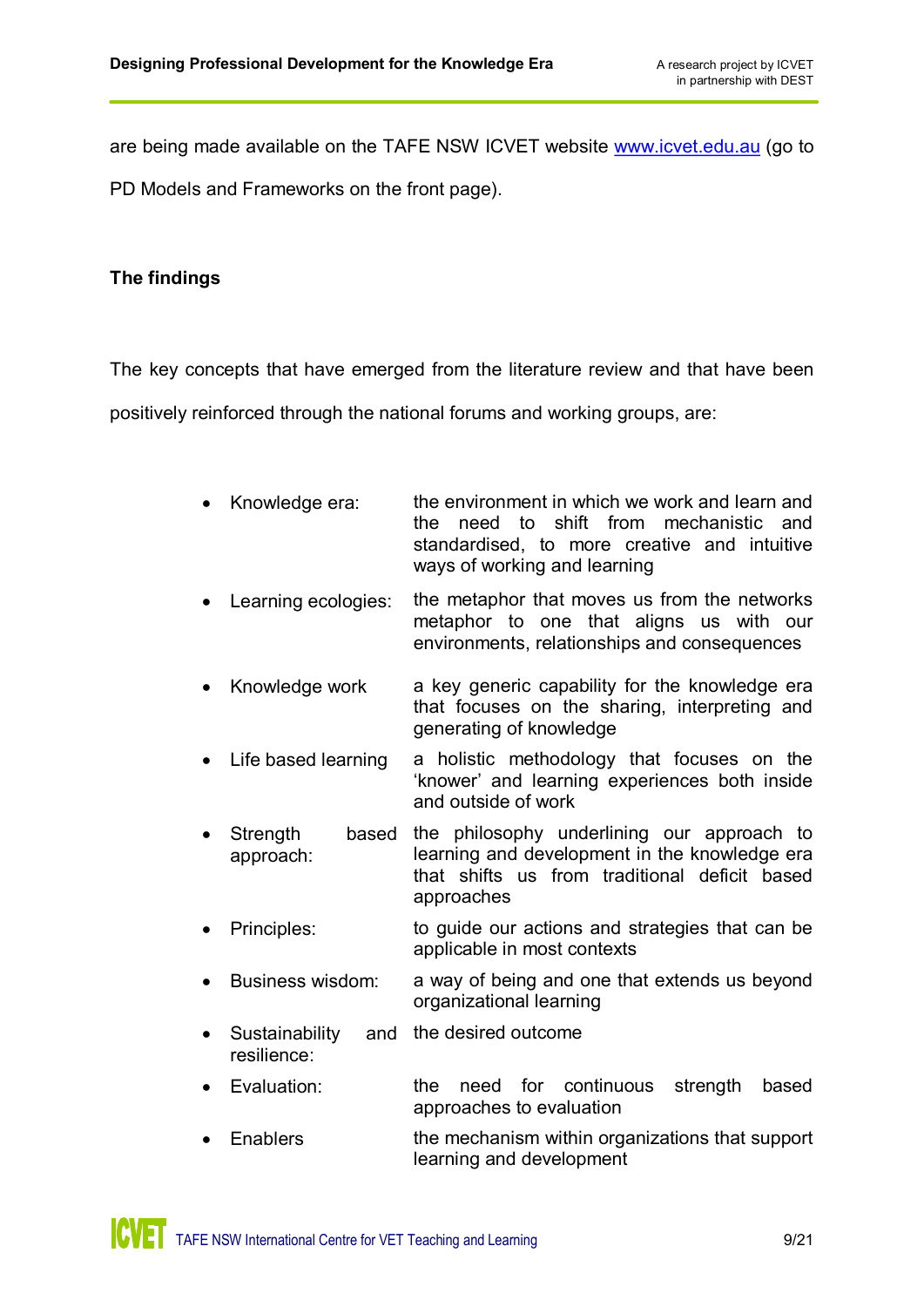· Business framework: Ways of contextualising the model to suit local context and business needs

Note that the research at the time of preparing this paper is still a work in progress and much of the data is being analysed and incorporated into the research. The intial focus in the research has been on the concepts and theories and the researchers are currently examining the practical applications of the findings.

The following sections expand on some of the initial concepts identified through the literature research.

# **Knowledge era and knowledge work**

The context for the research project is the knowledge era which is characterised by complexity, rapid movement, turbulence, contradictions and multiple priorities. It is *also* characterised by a great amount of energy, excitement, opportunity and creativity. It is an 'intangible era' where the growing economic commodity is knowledge itself more so than goods and services. *Who* and *how* we know becomes more important than *what* we know. It is not just about accessing information but about how we learn to continually select, borrow, interpret, share, contextualise, generate and apply knowledge to our work. Relationships become as important as systems and processes. Some see the knowledge era as comprising a 'new vortex' of: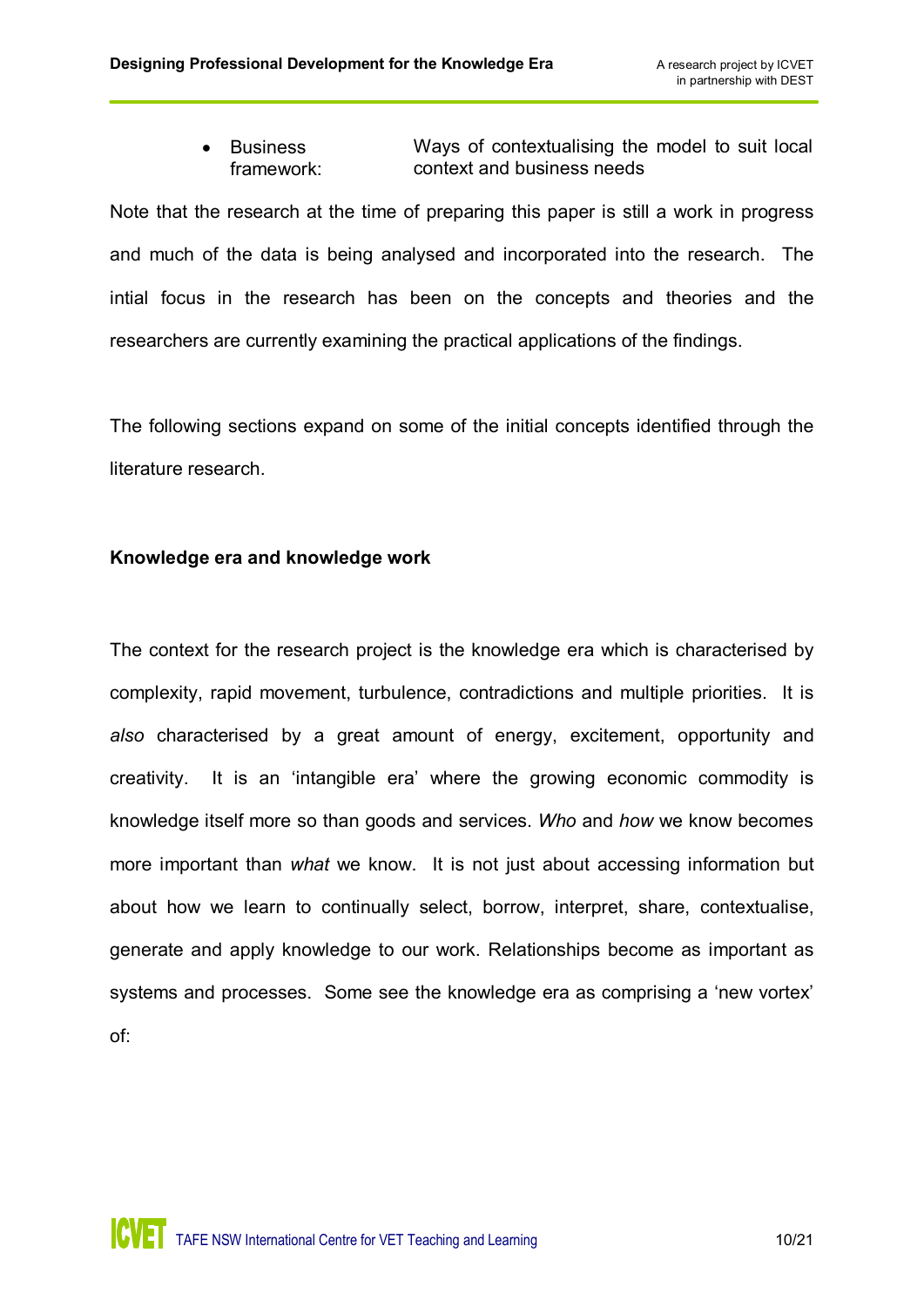

**THE 'NEW VORTEX' OF THE KNOWLEDGE ERA <sup>1</sup>**

We need contemporary and meaningful ways to make sense of how to best work, learn and live effectively in these complex, diverse, unpredictable, challenging, opportunistic and irritating times. The knowledge era is disrupting our thinking, our relationships and our work practices *and* we must adapt to it to survive.

# **Learning ecologies**

A new metaphor is emerging. It involves a shift from the 'networks' metaphor to a 'learning ecologies' metaphor. Learning ecologies is a useful symbol as it is familiar to us in terms of the importance of our relationship to the environment, the holistic view that it incorporates and the underlying interconnectedness of all living things. Yet it is complex enough to fit the uncertain, self organising and emergent nature of the knowledge era.

The learning ecologies metaphor links our lived experience and our humanness to our environment and work context. It focuses on our need to *continually adapt* and to

 $1$  Dr Charles M Savage of Knowledge Era Enterprises "Shaping Our Future" – Cable and Wireless Optus, Melbourne, October 1999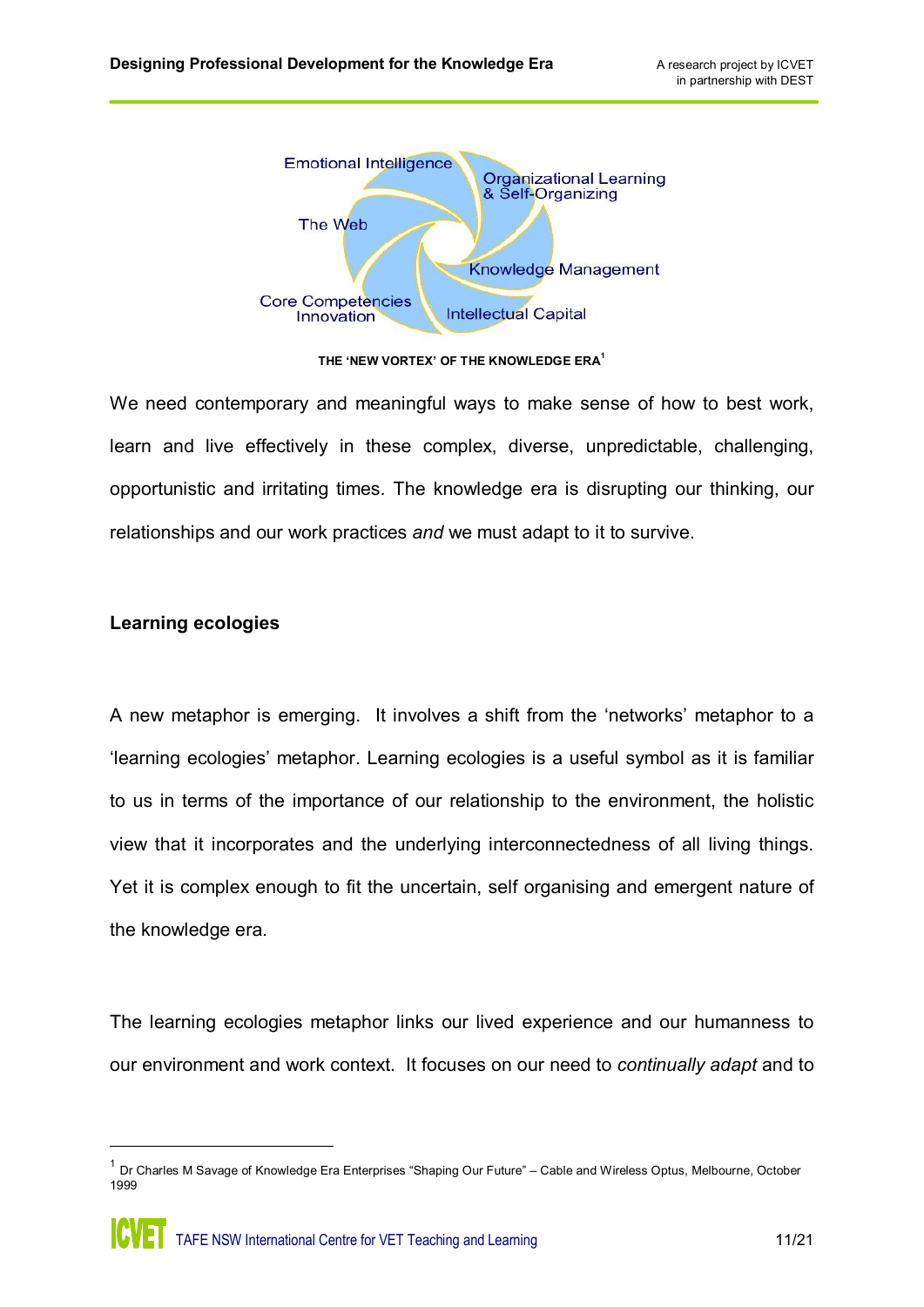be resilient to thrive in changing work contexts. It incorporates the need to constantly work with contradictions and paradoxes and to create space for:

- · imagination and intuition *and* logic and reason
- · a design mind set *and* a problem solving mind set
- · conversations and face to face events *and* the virtual.

There is no one model or one solution for a way forward. Our current models and strategies for skills development and knowledge transference need to be expanded to incorporate life based approaches. Agility and a multiplicity of approaches are required. Key decisions need to be made about which systems and processes are best kept standardised and mechanised because our organisational wisdom tells us this is the most effective and efficient thing to do. And which systems and processes are best left 'open' so that people can apply their imagination, intuition and creativity.

# **Life based learning**

The models that we are most familiar with are the expert centred and work based learning models. The expert centred learning model focuses on the 'teacher' or holder of knowledge and the imposed and desired learning. The work based learning model focuses on the project and facilitator and processes such as action learning, where knowledge is constructed. Emergent in the knowledge era is the need for a model that is more closely aligned to the learning ecologies metaphor. Such a model is the 'life based learning' model which focuses on the 'knower', personal discovery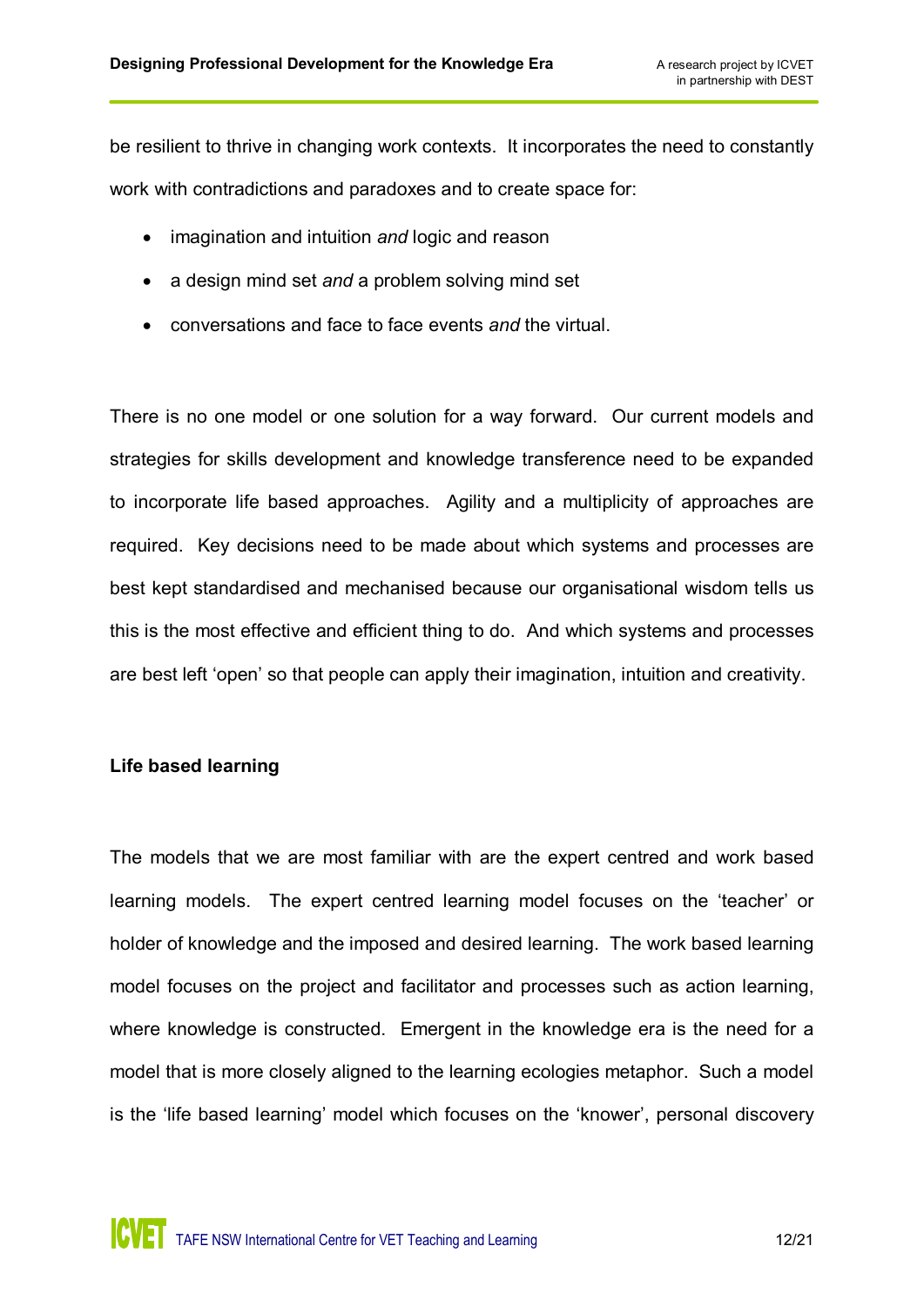and the continual reshaping of knowledge. The theory and practice base for life based learning is currently being finalised by the researchers.



These models are inclusive and interrelated and not hierarchical. Life based learning allows for more of the 'whole' person to be present in their learning and at work. It adds to the possibilities for learning and development in VTE . Life based learning acknowledges that what we experience and learn outside of work can be as important to our work as what we experience and learn at work. It makes explicit that individuals have skills and capabilities that are not always visible or recognized by organisations. The participants in the national forums clearly identified with the impact of life based learning on their thoughts and actions at work. They also raised the importance of personal values and their profound effect on our work and culture.

Models are not always neatly applied in the workplace. The boundaries blur and at times learning can be a 'messy' and emergent process. No one model or approach is better than the other. The mix and match of strategies for skills development and knowledge transference relies on needs, context, resources, experience, personal preference, priorities and business requirements. Not only organisational learning but business wisdom becomes an imperative.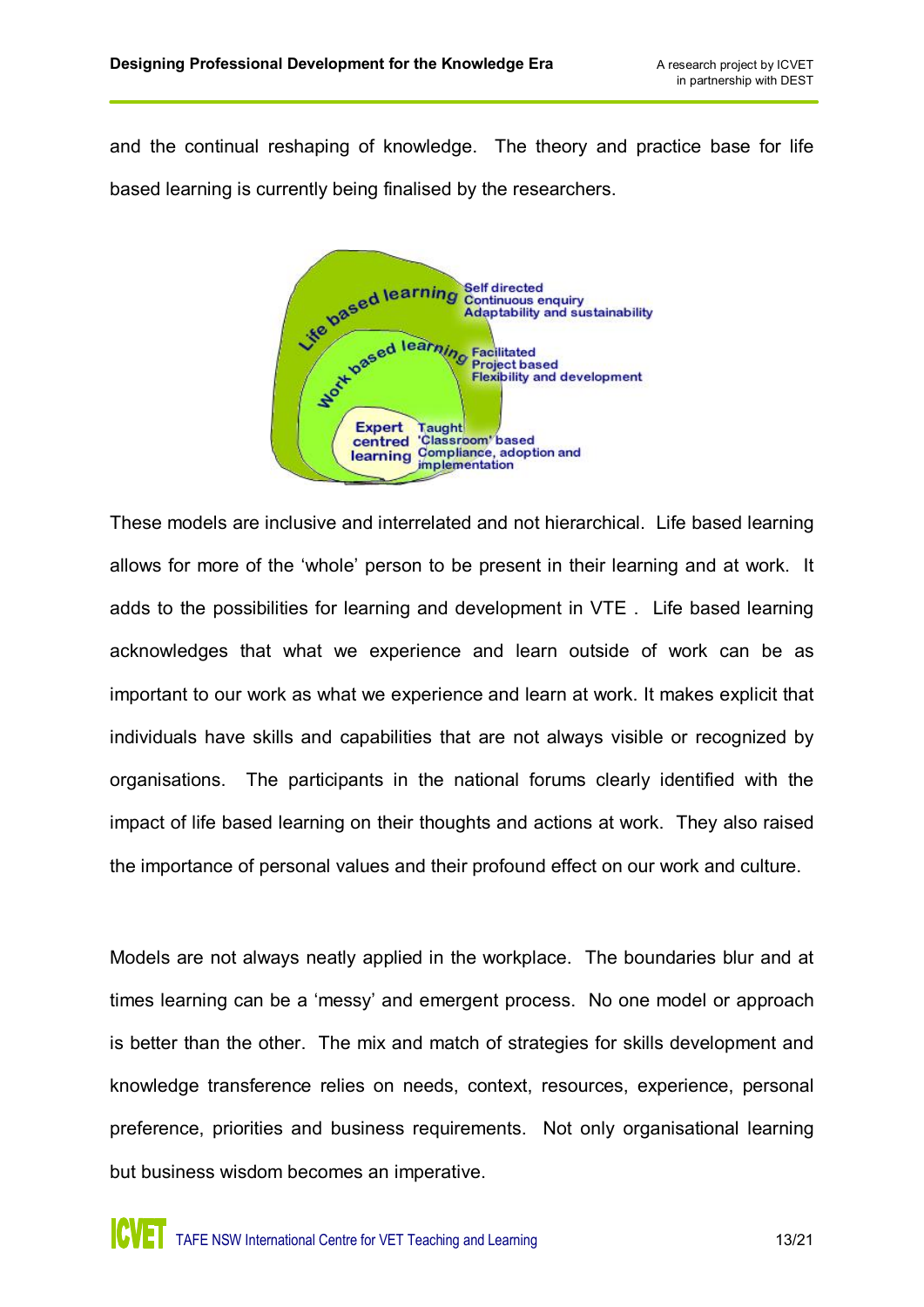#### **Business wisdom**

Business wisdom involves the breaking down of 'silos', increasing the integration and connections at work and the courage to do 'the right thing'. It is about the linkages and connections at work. It involves insight, compassion, humility, common sense and good judgement. It is difficult to act wisely in organisations particularly when it contradicts directives, requirements, plans, funding arrangements and established strategies. It is about moving what is good and right from rhetoric to practice and working with the contradictions and paradoxes. Business wisdom is about being open to the unexpected, supporting people in learning through their mistakes and valuing foundation age old virtues such as generosity, sensitivity, authenticity, integrity, trust and good will. Generosity and integrity are increasingly important virtues for the knowledge era. To achieve what we set out to achieve in organizations requires us to anticipate and preempt problems and capitalise on potential opportunities; mobilise and engage organisational members; evolve from a reactionary organism to a proactive one; and remain viable and sustainable while serving as stewards to our communities and the environment  $2$ .

Of importance is the mindfulness with which we conduct ourselves as people, at work. As a community of individuals at work, regardless of what we do, it's about how we relate to each other. We always have opportunities to reshape our choices.

 $2$  Hays Martin. J, "Dynamics of Organisational Wisdom" Australian National University.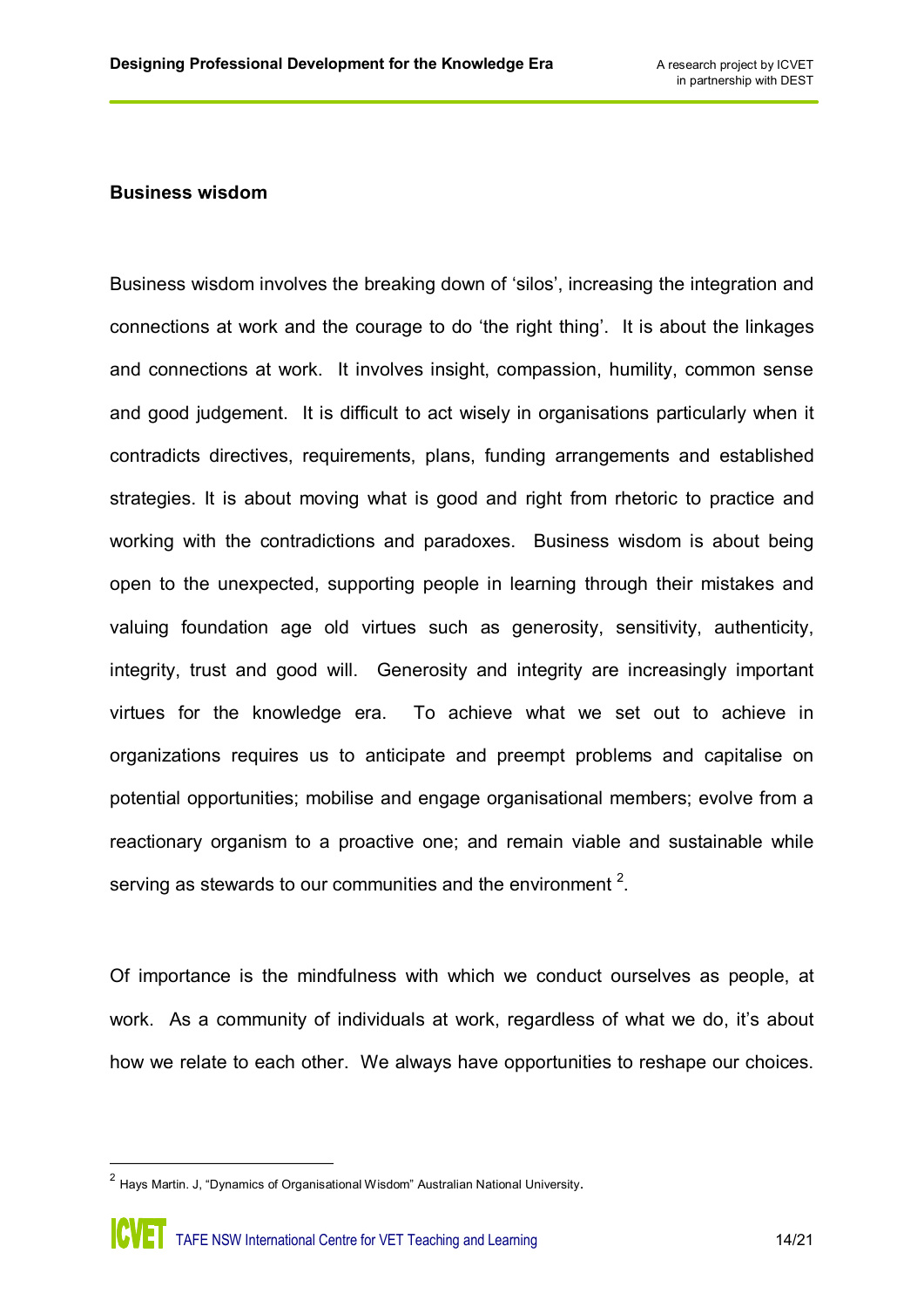A theme emerging from the national forums is that capability is the *result* of how we work, relate and focus on our development and not vice versa.

#### **Asset or strength based models**

A major shift in our mind set needs to take place – from deficit based models and approaches to positive or strength based models and approaches. Deficit models focus on what is wrong, what is missing and how to fill the gap. Most of our planning approaches are based on these models which are a legacy of the industrial era. They are currently the dominant model for learning and development. Strength based models are more holistic and focus on what's right and working well and amplifying this.

# **Capability development strategies**

There are a number of learning and development strategies that best fit within a strength based model. Strategies such as learning conversations, appreciative inquiry, talent management, disruptive technology and positive deviance do this. These strategies and what it means are examined in detail in the research project.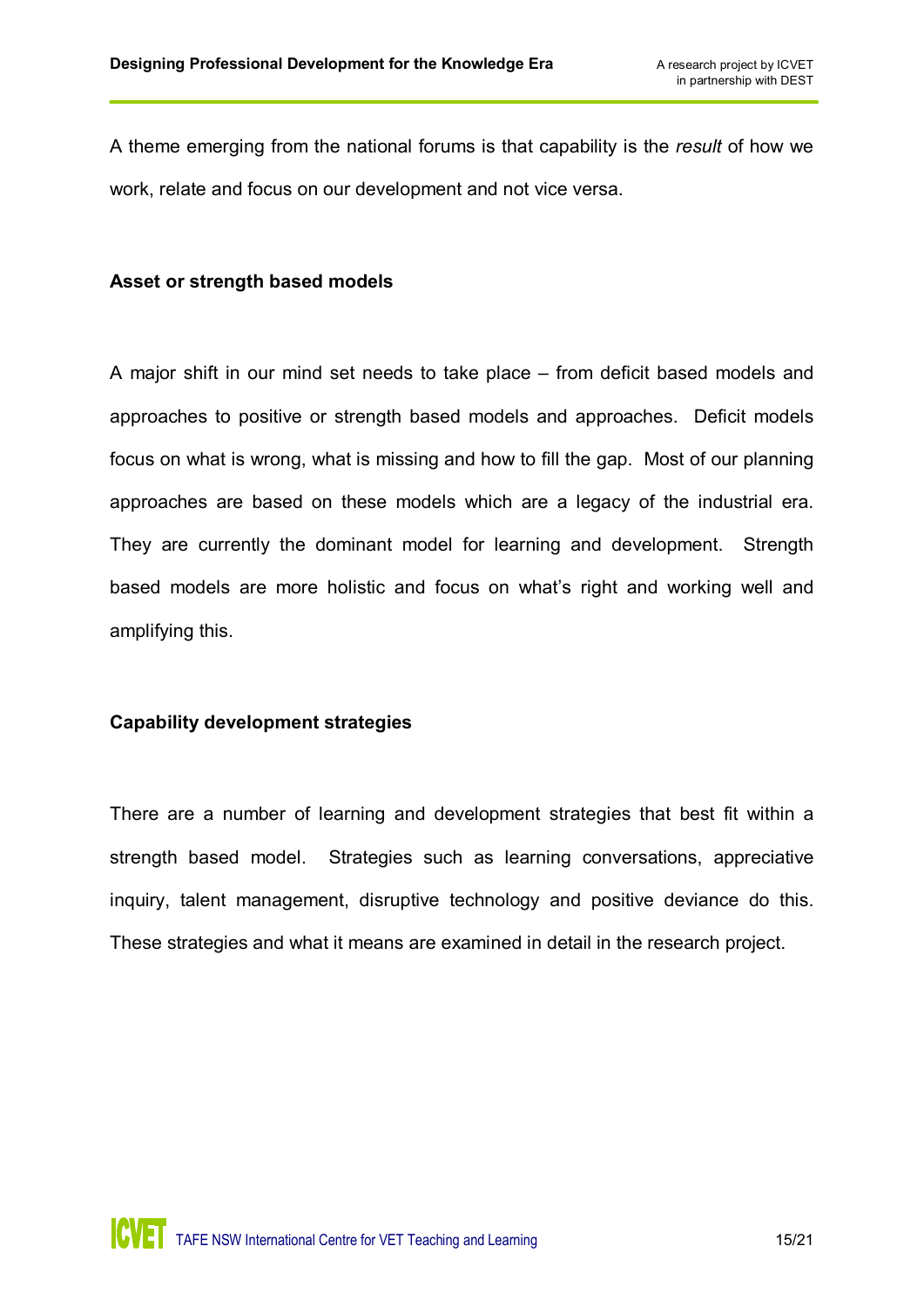

#### Many models and many strategies

To focus on one of these strategies appreciative inquiry, as a key developmental strategy for the future. Appreciative inquiry (AI) is based on the premise that 'organisations change in the direction in which they inquire.' So an organisation which inquires into problems will keep finding problems, but an organisation which attempts to appreciate what is best in itself will discover more and more that is good. It can then amplify these discoveries to build a future where the best becomes more common.

AI does not negate nor ignore problems. Rather, it shifts the frame of reference that is used to define what is happening. Instead of looking for what's wrong or needs fixing (a deficit-based approach), the organisation focuses on what's right and what's working and seeks to do more of it (a strength-based approach). In short, AI suggests that you can create change by paying attention to what you want rather than paying attention to problems. It is based on the following assumptions<sup>3</sup>:

- In every society, organisation, or group, something works.
- · What we focus on becomes our reality.

 $3$  Adapted from Sue Annis Hammond, (1998) 2nd Edition. The Thin Book of Appreciative Inquiry Plano, Texas: Thin Book Publishing Company, 20-21.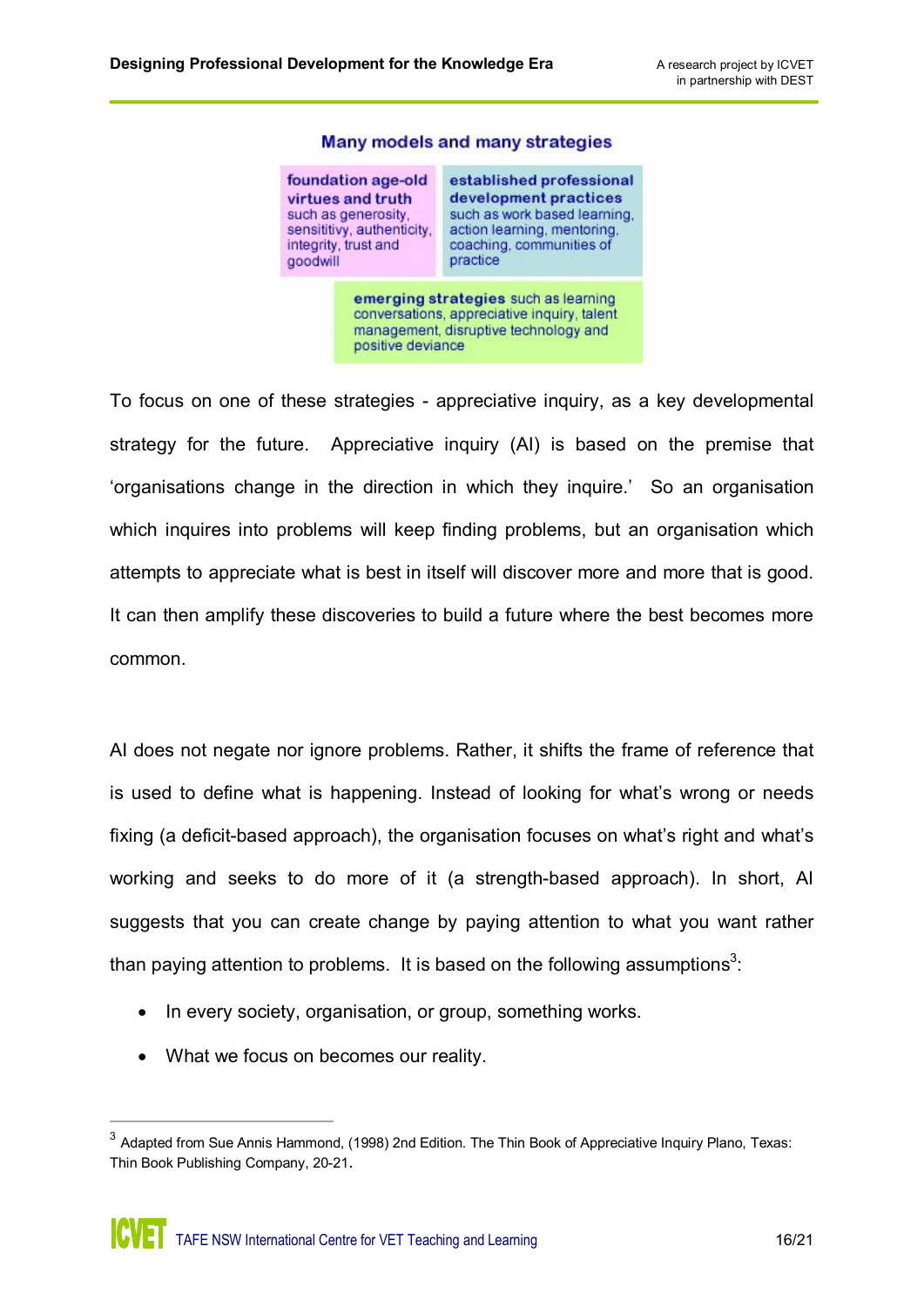- · Reality is created in the moment, and there are multiple realities.
- The act of asking questions of an organisation or groups influences the group in some way.
- · People have more confidence and comfort to journey to the future (the unknown) when they carry forward parts of the past (the known).
- If we carry parts of the past forward, they should be what is best about the past.
- · It is important to value differences.
- The language we use creates our reality.

The process of AI focuses on structured conversations and whole of organisation participation in the change process. AI searches for success stories which are shared throughout the organisation. Individuals are recognised and affirmed as contributing and successful members of the organisation. Confidence and commitment to more success begin to permeate the individual and organisational belief systems.

Appreciative Inquiry involves five phases. First, choosing an *affirmative topic* as the focus of the inquiry. As a premise of AI is that we move towards whatever we study, the selection of a topic is the foundation of the entire process. The topics should be bold enough to stretch the organisation to focus on something it really wants to see happen and that has the potential to energise people, mobilise forces, and be strategic. Second, *discovering* what gives life to an organisation and acknowledging the best of what is now. Third, *dreaming* of what might be to create a clear results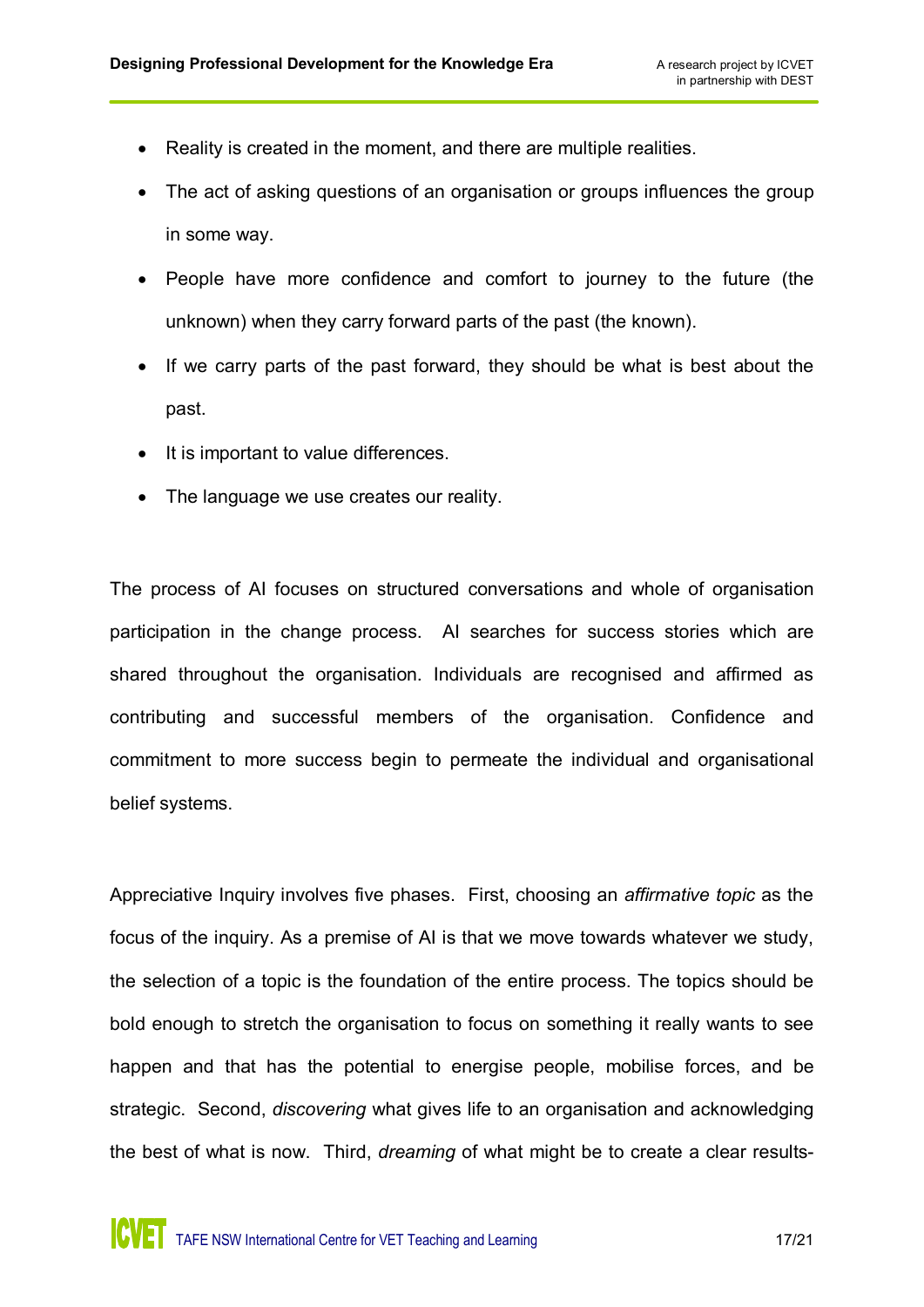oriented vision for the future. Fourth, *designing* what should be by collaboratively cocreating action plans. Fifth, *delivering* the results through implementation and review. At an organisational level, if the AI process of positive transformation is supported through empowering employees to connect, cooperate and co-create, the results will continue to surface in new, innovate, and bold ways.

The AI process can be adapted to almost any situation including strategic planning, diversity management, or any other critical issue related to the functioning of the organisation. Al is a whole-of-organisation process and a range of stakeholders participate in the process which can last from a few days to several months. It is increasingly being recognized that effective change takes place from the conversations that we have, stories that we tell and relationships that we establish.

As a strength-based approach to change, AI aligns well with an ecological perspective. It is an emergent, self-organising, interconnected process which reinforces a consultative, collaborative, participatory approach to organisational change and growth which involves all stakeholders in taking responsibility for personal and organisational change.

#### **Time for transition**

People need time to reflect and work out ways of moving from the industrial era to working and learning in the knowledge era. They need time to work out when mechanistic, standardised ways are the most efficient and effective way forward and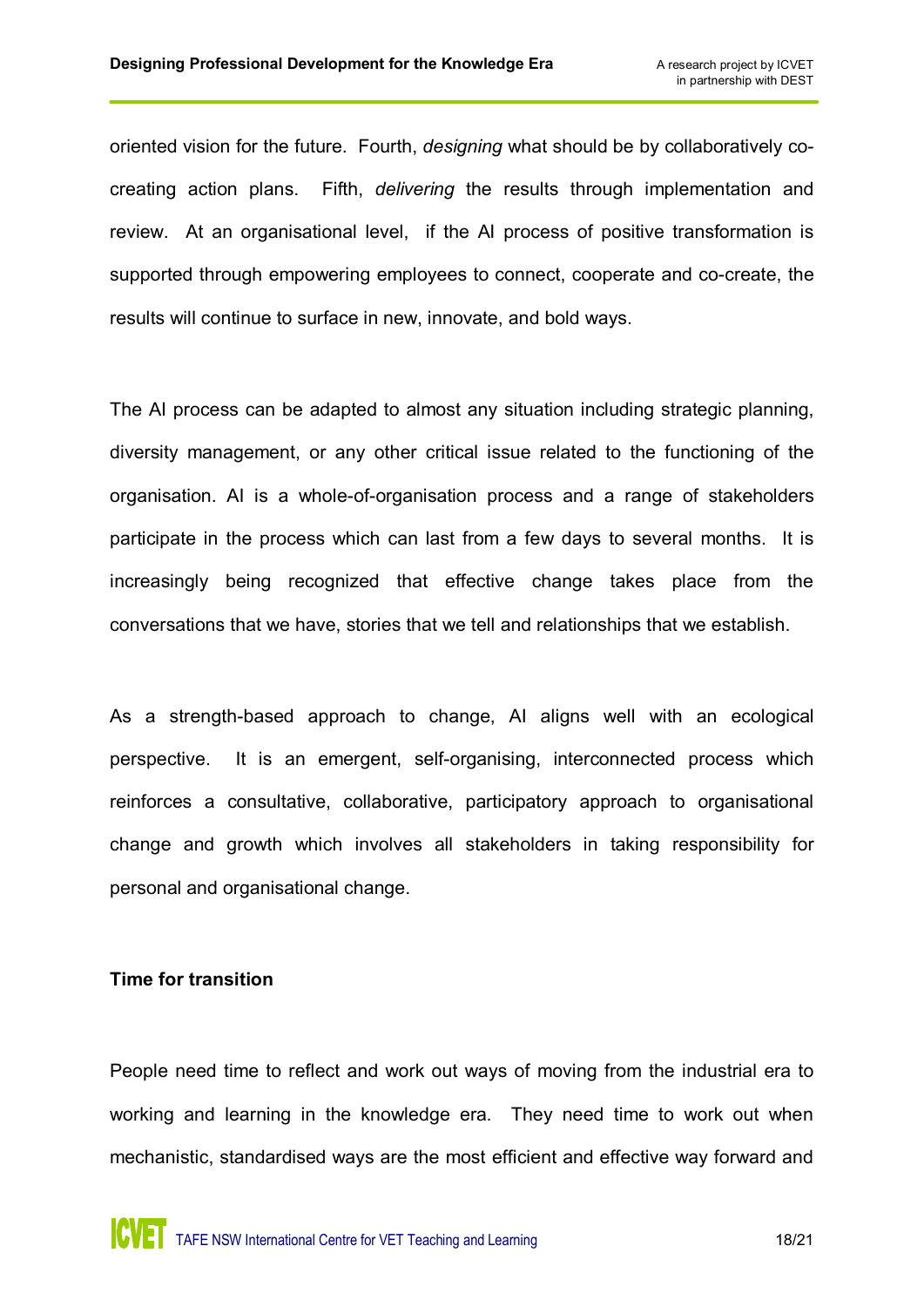when openness, trust, self organising systems and creativity is needed. Development of capability needs to be characterised by variety, personal choice, conversations, generosity, adaptation and recognition of the iterative process that work and learning is. The aim is sustainable and resilient workplaces. The focus needs to be on 'reculturing' and 'reshaping' through positive and strength based approaches, which are underpinned by values, rather than on short term solutions focusing on structures and restructuring that often result in superficial change.

The research findings will provide the concepts, theories, guidelines and a range of practical approaches within a business framework. The application and planning must be done in context – by individuals and teams, taking into account their local issues, needs and requirements. The researchers have found that there have been many that have been deeply touched and encouraged by the research.

The final research report will be available on both the TAFE NSW ICVET website and the DEST website by the end of March 2006.

# **References**

Australian Blueprint ABCD for Career Development, Miles Morgan Australia Pty Ltd, September 2003 [http://www.dest.gov.au](http://www.dest.gov.au/) see "Blueprint"

Cook, P *I heard it through the Grapevine: making knowledge management work by learning to share knowledge, skills and experience* Principal of Human Dynamics Management Consultancy Ltd <http://www.cul.co.uk/creative/grapevine.htm>

Dimitrov, V. Sublime Learning: Learning to Sublime Knowledge into Wisdom, p. 1

Doing it well, doing it better: final report of the ANTA Teaching and Learning Strategies Scoping Project, Australian National Training Authority, June 2003

Enhancing the Capability of VET Professionals Project: Final Report, Australian National Training Authority 2004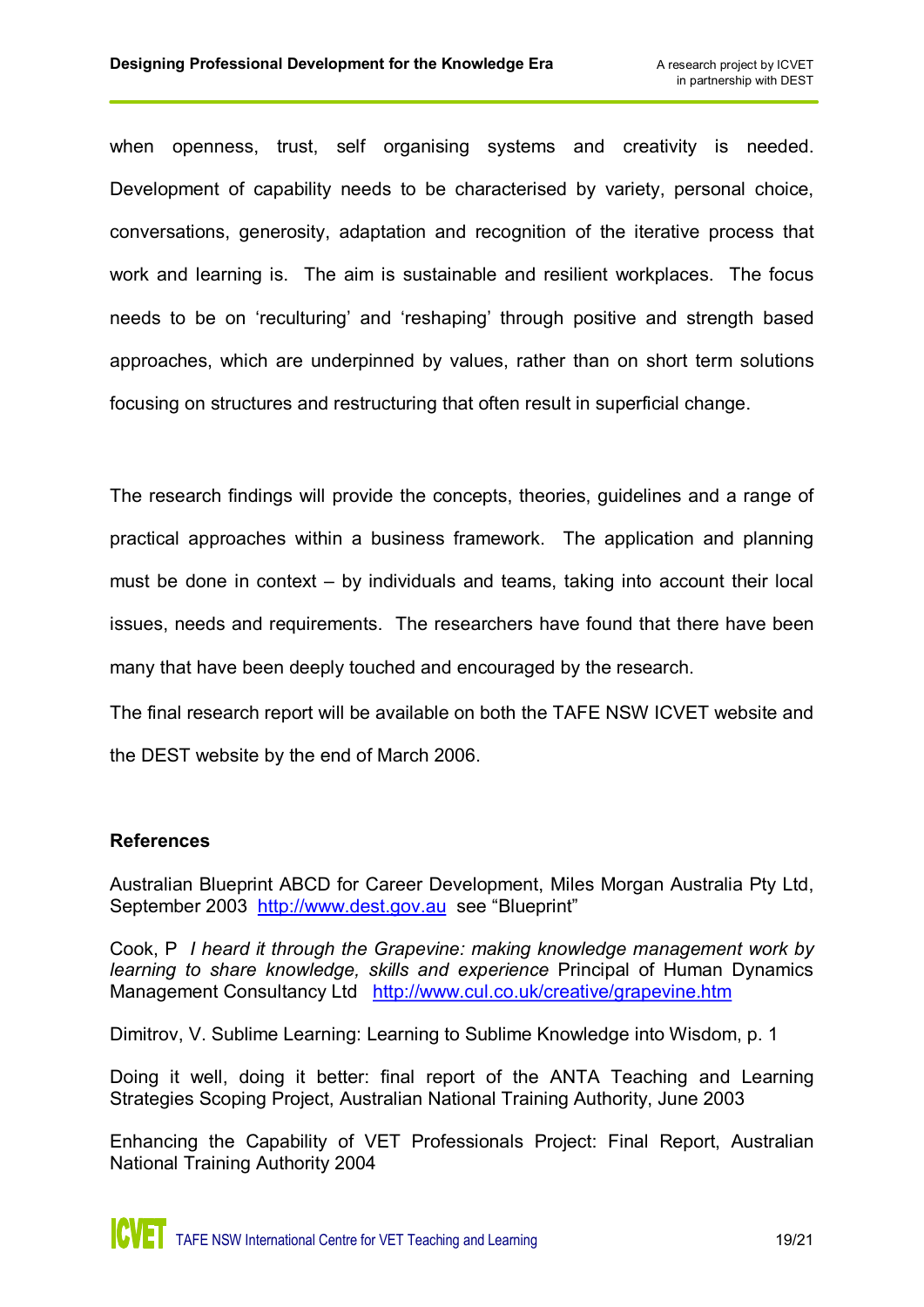Martin Hays. J, "Dynamics of Organisational Wisdom" Australian National University

Kenny, V. Ecology of Conversations. [http://www.oikos.org/livedead.htm#Conversations\]](http://www.oikos.org/livedead.htm)

Laszlo, E. (1996) The Whispering Pond: A personal Guide to the Emerging Vision of Science. Dorset, Massachusetts, Queensland: Element.

Mater. J. Our place in the Spiritual Ecology http://www.theosophynw.org/theosnw/science/sc-jvmj2.htm]

Moore, T. The Ecology of Life. [Online: Retrieved 25 April, 2005

Moving On: Report of the High Level Review of Training Packages, Australian National Authority, April 2004

National Training Information Service, Training Packages (TAA04) Training and Assessment

Peterson, Kent D *Reculturing Schools* Journal of Staff Development, Summer 2002, vol. 23, no. 3

Reason Peter and Rowan John (editors) (1981) *Human Inquiry: A Sourcebook of New Paradigm Research* John Wiley & Sons Ltd, Chichester, England.

Savage C M, Knowledge Era Enterprises, "Shaping Our Future" – Cable and Wireless Optus, Melbourne, October 1999

Shaping our Future: Australia's National Strategy for Vocational Education and Training 2004 – 2010, Australian National Training Authority, 2004

Scharmer, Claus O *Presencing: Learning from the Future as it Emerges: on the tacit dimension of leading revolutionary change* Presented at the Conference on Knowledge and Innovation May 25-26 2000, Helsinki School of Economics, Finnland and the MIT Sloan School of Management, OSG, October 20<sup>th</sup> 2000. [http://www.management.com.ua/strategy/str068.html#one](http://www.management.com.ua/strategy/str068.html)

Siemens, G. Learning Ecology, Communities and Networks [http://www.elearnspace.org/Articles/learning\\_communities.htm](http://www.elearnspace.org/Articles/learning_communities.htm)]

Skilling Australia: New Directions for Vocational Education and Training, Australian Government, Department of Education, Science and Training, February 2005

Shrivastava, P. Knowledge Ecology: Knowledge Ecosystems for Business Education and Training <http://www.facstaff.bucknell.edy/shrivast/KnowledgeEcology.html>

**ICVET** TAFE NSW International Centre for VET Teaching and Learning 20/21